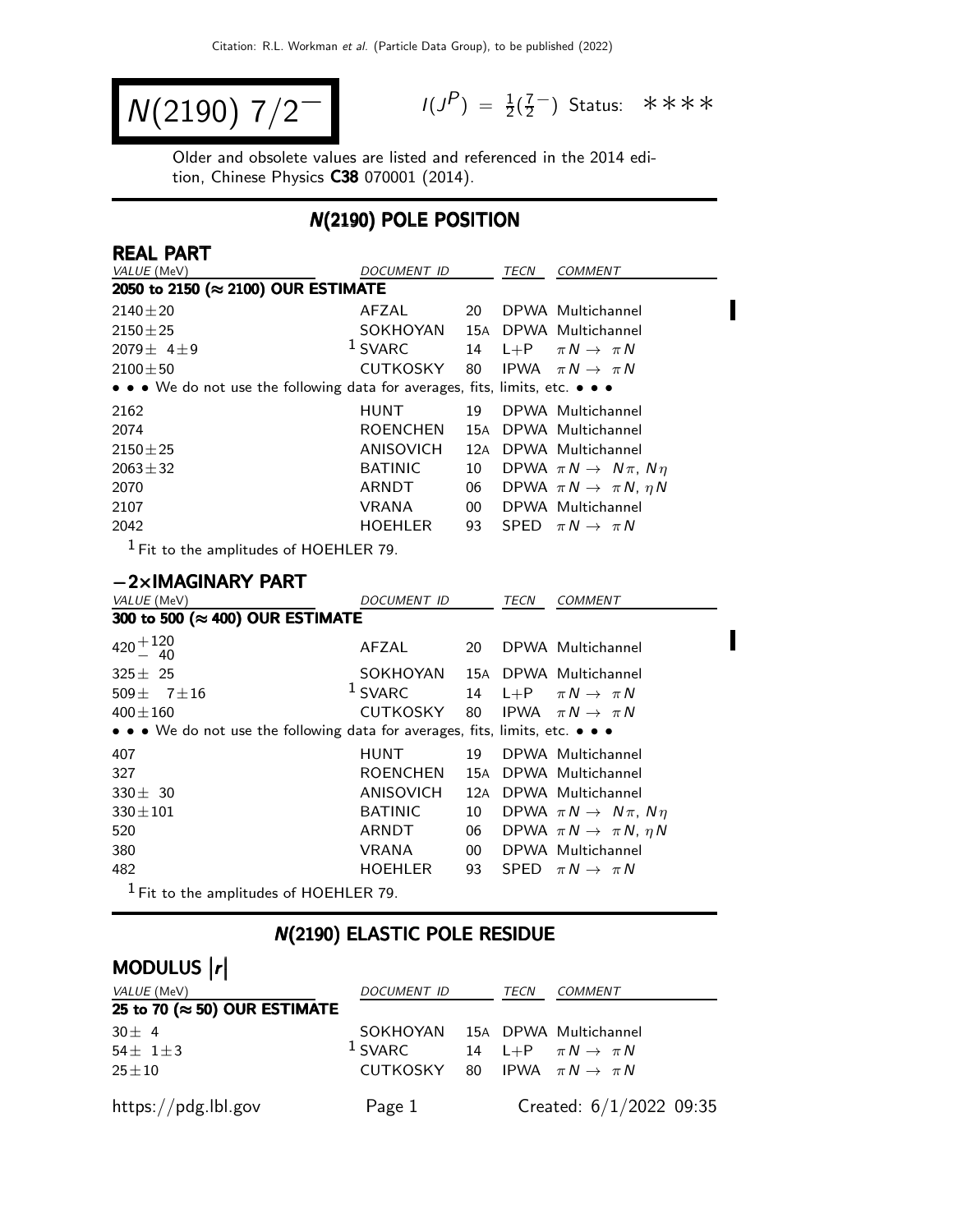• • • We do not use the following data for averages, fits, limits, etc. • • •

| -35        | ROENCHEN 15A DPWA Multichannel  |  |                                              |
|------------|---------------------------------|--|----------------------------------------------|
| $30 \pm 5$ | ANISOVICH 12A DPWA Multichannel |  |                                              |
| 34         | BATINIC                         |  | 10 DPWA $\pi N \rightarrow N \pi$ , $N \eta$ |
| 72         | ARNDT                           |  | 06 DPWA $\pi N \rightarrow \pi N$ , $\eta N$ |
| 45         | HOEHLER                         |  | 93 SPED $\pi N \to \pi N$                    |
|            |                                 |  |                                              |

 $<sup>1</sup>$  Fit to the amplitudes of HOEHLER 79.</sup>

#### PHASE θ

| VALUE $(^\circ)$                                                              | DOCUMENT ID                    |    | TECN | <b>COMMENT</b>                            |
|-------------------------------------------------------------------------------|--------------------------------|----|------|-------------------------------------------|
| $-30$ to 30 ( $\approx$ 0) OUR ESTIMATE                                       |                                |    |      |                                           |
| $28 + 10$                                                                     | SOKHOYAN 15A DPWA Multichannel |    |      |                                           |
| $-18\pm 1\pm 3$                                                               | <sup>1</sup> SVARC             |    |      | 14 L+P $\pi N \rightarrow \pi N$          |
| $-30\pm50$                                                                    | CUTKOSKY                       |    |      | 80 IPWA $\pi N \rightarrow \pi N$         |
| • • • We do not use the following data for averages, fits, limits, etc. • • • |                                |    |      |                                           |
| $-40$                                                                         | <b>ROENCHEN</b>                |    |      | 15A DPWA Multichannel                     |
| $30 \pm 10$                                                                   | ANISOVICH                      |    |      | 12A DPWA Multichannel                     |
| $-19$                                                                         | <b>BATINIC</b>                 | 10 |      | DPWA $\pi N \rightarrow N \pi$ , $N \eta$ |
| $-32$                                                                         | ARNDT                          | 06 |      | DPWA $\pi N \rightarrow \pi N$ , $\eta N$ |
| $1$ Fit to the amplitudes of HOEHLER 79.                                      |                                |    |      |                                           |

# N(2190) INELASTIC POLE RESIDUE

The "normalized residue" is the residue divided by  $\Gamma_{pole}/2$ .

# Normalized residue in  $N\pi \rightarrow N(2190) \rightarrow AK$

|                     | $MODULUS$ PHASE $(^{\circ})$                                                  | DOCUMENT ID TECN COMMENT       |  |                         |
|---------------------|-------------------------------------------------------------------------------|--------------------------------|--|-------------------------|
|                     | $0.03 \pm 0.01$ 20 $\pm$ 15 ANISOVICH 12A DPWA Multichannel                   |                                |  |                         |
|                     | • • • We do not use the following data for averages, fits, limits, etc. • • • |                                |  |                         |
| 0.005               | $-51$                                                                         | ROENCHEN 15A DPWA Multichannel |  |                         |
|                     | Normalized residue in $N\pi \rightarrow N(2190) \rightarrow \Sigma K$         |                                |  |                         |
| <b>MODULUS</b>      | PHASE $(^\circ)$                                                              | DOCUMENT ID TECN COMMENT       |  |                         |
|                     | • • • We do not use the following data for averages, fits, limits, etc. • • • |                                |  |                         |
| 0.013               | $-69$                                                                         | ROENCHEN 15A DPWA Multichannel |  |                         |
|                     | Normalized residue in $N\pi \rightarrow N(2190) \rightarrow N\eta$            |                                |  |                         |
|                     | $MODULUS$ PHASE $(^\circ)$ DOCUMENT ID TECN COMMENT                           |                                |  |                         |
|                     | • • • We do not use the following data for averages, fits, limits, etc. • • • |                                |  |                         |
| 0.016               | 129                                                                           | ROENCHEN 15A DPWA Multichannel |  |                         |
|                     | Normalized residue in $N\pi \to N(2190) \to \Delta(1232)\pi$ , D-wave         |                                |  |                         |
|                     | MODULUS PHASE (°) DOCUMENT ID TECN COMMENT                                    |                                |  |                         |
|                     | $0.27 \pm 0.04$ - $165 \pm 20$ SOKHOYAN 15A DPWA Multichannel                 |                                |  |                         |
|                     | Normalized residue in $N\pi \rightarrow N(2190) \rightarrow N\sigma$          |                                |  |                         |
|                     |                                                                               |                                |  |                         |
|                     | $0.13 \pm 0.05$ 50 $\pm$ 15 50 SOKHOYAN 15A DPWA Multichannel                 |                                |  |                         |
|                     |                                                                               |                                |  |                         |
| https://pdg.lbl.gov |                                                                               | Page 2                         |  | Created: 6/1/2022 09:35 |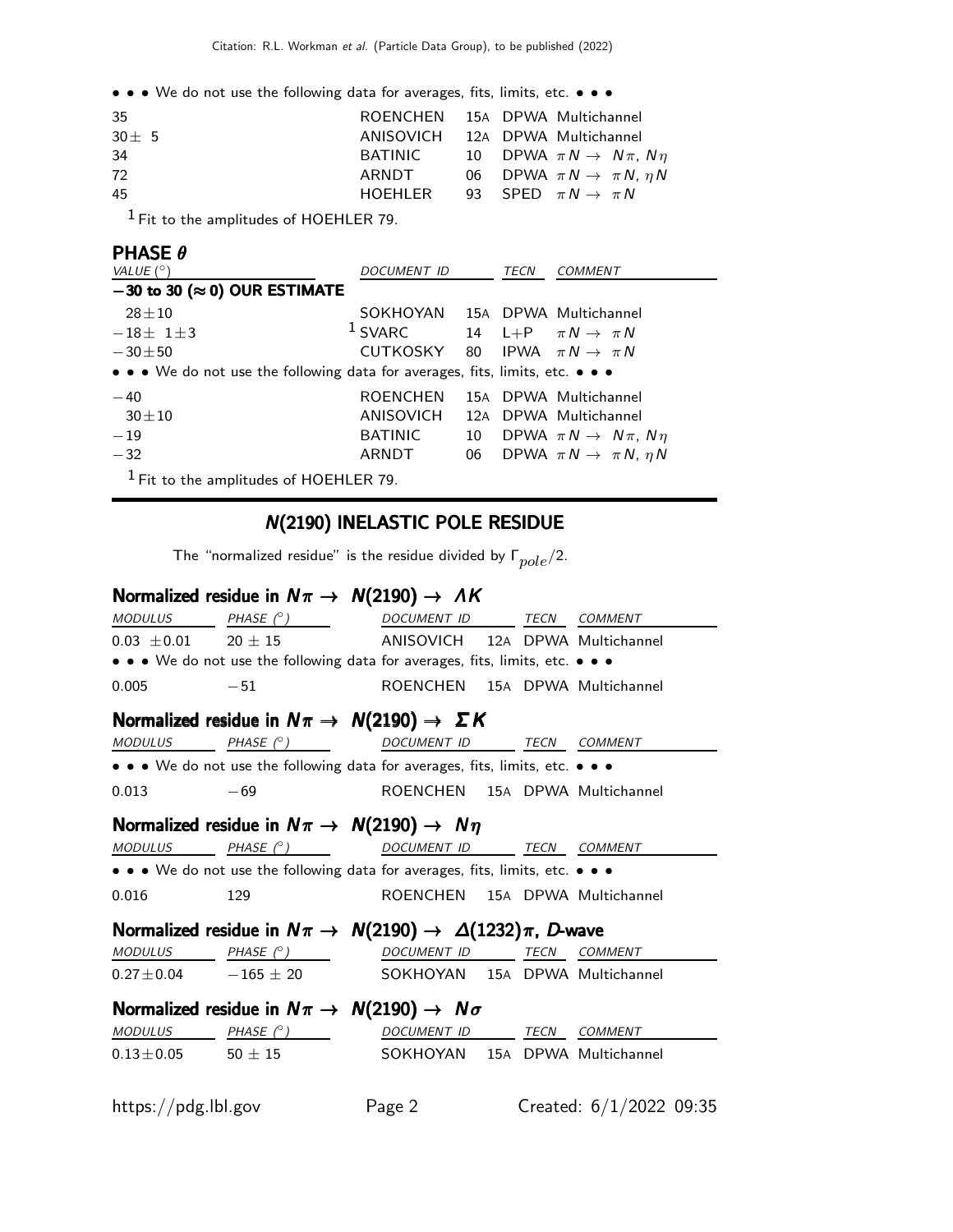### N(2190) BREIT-WIGNER MASS

| VALUE (MeV)                           |                                                                               | <i>DOCUMENT ID</i> | TECN            |  | <i>COMMENT</i>                            |
|---------------------------------------|-------------------------------------------------------------------------------|--------------------|-----------------|--|-------------------------------------------|
| to 2220 (≈ 2180) OUR ESTIMATE<br>2140 |                                                                               |                    |                 |  |                                           |
| 2222                                  | $+15$                                                                         | $1$ HUNT           | 19              |  | DPWA Multichannel                         |
| 2205                                  | $+18$                                                                         | <b>SOKHOYAN</b>    | 15A             |  | DPWA Multichannel                         |
|                                       | $2152.4 \pm 1.4$                                                              | $1$ ARNDT          | 06              |  | DPWA $\pi N \rightarrow \pi N$ , $\eta N$ |
| 2200                                  | $+70$                                                                         | <b>CUTKOSKY</b>    |                 |  | 80 IPWA $\pi N \rightarrow \pi N$         |
| 2140                                  | $+12$                                                                         | <b>HOEHLER</b>     |                 |  | 79 IPWA $\pi N \rightarrow \pi N$         |
|                                       | • • • We do not use the following data for averages, fits, limits, etc. • • • |                    |                 |  |                                           |
| 2180                                  | $+20$                                                                         | <b>ANISOVICH</b>   |                 |  | 12A DPWA Multichannel                     |
| 2150                                  | $+26$                                                                         | $1$ SHRESTHA       | 12A             |  | DPWA Multichannel                         |
| 2125                                  | $+61$                                                                         | <b>BATINIC</b>     | 10              |  | DPWA $\pi N \rightarrow N \pi$ , $N \eta$ |
| 2168                                  | $+18$                                                                         | VRANA              | 00 <sup>1</sup> |  | DPWA Multichannel                         |
|                                       | <sup>1</sup> Statistical error only.                                          |                    |                 |  |                                           |

# N(2190) BREIT-WIGNER WIDTH

| VALUE (MeV)                                                                   | <i>DOCUMENT ID</i> |                 | TECN | <i>COMMENT</i>                            |
|-------------------------------------------------------------------------------|--------------------|-----------------|------|-------------------------------------------|
| 300 to 500 (≈ 400) OUR ESTIMATE                                               |                    |                 |      |                                           |
| 442 $\pm$ 40                                                                  | $1$ HUNT           | 19              |      | DPWA Multichannel                         |
| $355 + 30$                                                                    | SOKHOYAN           | 15A             |      | DPWA Multichannel                         |
| $484 + 13$                                                                    | $1$ ARNDT          | 06              |      | DPWA $\pi N \rightarrow \pi N$ , $\eta N$ |
| $500 \pm 150$                                                                 | <b>CUTKOSKY</b>    |                 |      | 80 IPWA $\pi N \rightarrow \pi N$         |
| $390 \pm 30$                                                                  | <b>HOEHLER</b>     | 79              |      | IPWA $\pi N \rightarrow \pi N$            |
| • • • We do not use the following data for averages, fits, limits, etc. • • • |                    |                 |      |                                           |
| $335 \pm 40$                                                                  | ANISOVICH          |                 |      | 12A DPWA Multichannel                     |
| $500 \pm 74$                                                                  | $1$ SHRESTHA       | 12A             |      | DPWA Multichannel                         |
| $381 + 160$                                                                   | <b>BATINIC</b>     | 10              |      | DPWA $\pi N \rightarrow N \pi$ , $N \eta$ |
| $453 \pm 101$                                                                 | <b>VRANA</b>       | 00 <sup>°</sup> |      | DPWA Multichannel                         |
| $1$ Statistical error only.                                                   |                    |                 |      |                                           |

#### N(2190) DECAY MODES

The following branching fractions are our estimates, not fits or averages.

|                       | Mode                              | Fraction $(\Gamma_i/\Gamma)$ |
|-----------------------|-----------------------------------|------------------------------|
| $\Gamma_1$            | $N\pi$                            | $10 - 20 \%$                 |
| $\Gamma_2$            | $N\eta$                           | $1 - 5 \%$                   |
| $\Gamma_3$            | $N\omega$                         | $8 - 20%$                    |
| $\Gamma_4$            | ΛK                                | $0.2 - 0.8 \%$               |
| $\Gamma_{5}$          | $N \pi \pi$                       | $22 - 51%$                   |
| $\Gamma_6$            | $\Delta(1232)\,\pi$ , $\,$ D-wave | 19-31 %                      |
| $\Gamma_7$            | $N \rho$ , S=3/2, D-wave          | ${<}11\%$                    |
| $\Gamma_8$            | $N\sigma$                         | $3 - 9\%$                    |
| $\Gamma_{\mathsf{Q}}$ | $AK*(892)$                        | $0.2 - 0.8 \%$               |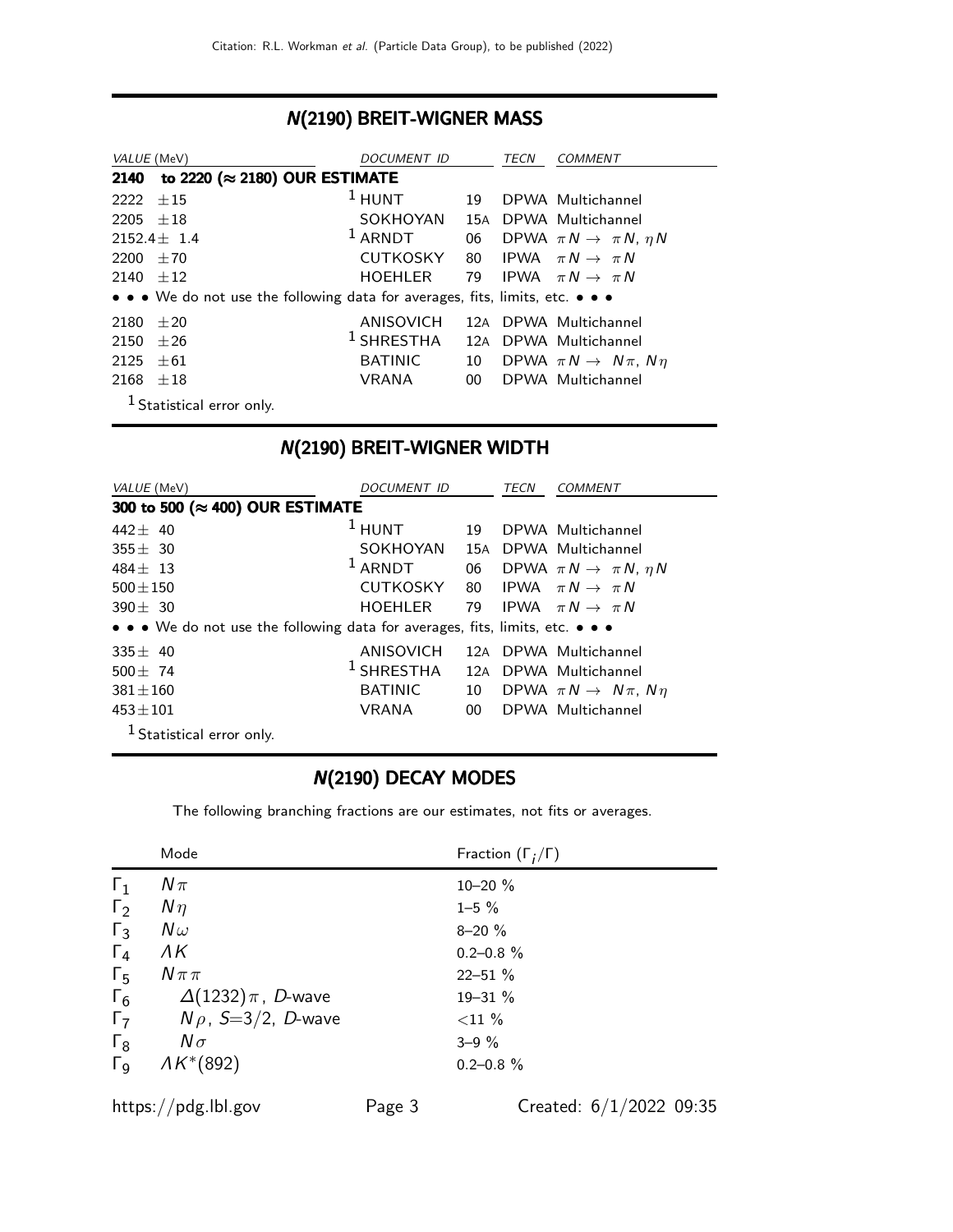| $\Gamma_{10}$ | $p\gamma$                | ${<}0.08\%$ |
|---------------|--------------------------|-------------|
| $\Gamma_{11}$ | $p\gamma$ , helicity=1/2 | $< 0.06 \%$ |
| $\Gamma_{12}$ | $p\gamma$ , helicity=3/2 | $< 0.02 \%$ |
| $\Gamma_{13}$ | $n\gamma$                | $< 0.04 \%$ |
| $\Gamma_{14}$ | $n\gamma$ , helicity=1/2 | ${<}0.01\%$ |
| $\Gamma_{15}$ | $n\gamma$ , helicity=3/2 | $< 0.03 \%$ |
|               |                          |             |

# N(2190) BRANCHING RATIOS

| $\Gamma(N\pi)/\Gamma_{\rm total}$                                             |                    |    |             |                                           | $\mathsf{\Gamma}_1/\mathsf{\Gamma}$ |
|-------------------------------------------------------------------------------|--------------------|----|-------------|-------------------------------------------|-------------------------------------|
| VALUE (%)                                                                     | DOCUMENT ID        |    | TECN        | <b>COMMENT</b>                            |                                     |
| 10-20 % OUR ESTIMATE                                                          |                    |    |             |                                           |                                     |
| $22.9\pm$ 0.6                                                                 | $1$ HUNT           | 19 |             | DPWA Multichannel                         |                                     |
| $16 \pm 2$                                                                    | SOKHOYAN           |    |             | 15A DPWA Multichannel                     |                                     |
| $23.8 \pm 0.1$                                                                | $1$ ARNDT          | 06 |             | DPWA $\pi N \rightarrow \pi N$ , $\eta N$ |                                     |
| $12 \pm 6$                                                                    | <b>CUTKOSKY</b>    | 80 | <b>IPWA</b> | $\pi N \rightarrow \pi N$                 |                                     |
| 14 $\pm$ 2                                                                    | <b>HOEHLER</b>     | 79 | <b>IPWA</b> | $\pi N \rightarrow \pi N$                 |                                     |
| • • • We do not use the following data for averages, fits, limits, etc. • • • |                    |    |             |                                           |                                     |
| $±$ 2<br>16                                                                   | ANISOVICH          |    |             | 12A DPWA Multichannel                     |                                     |
| $\pm$ 1<br>20.                                                                | $1$ SHRESTHA       |    |             | 12A DPWA Multichannel                     |                                     |
| 18<br>$\pm 12$                                                                | <b>BATINIC</b>     | 10 |             | DPWA $\pi N \rightarrow N \pi$ , $N \eta$ |                                     |
| 20<br>$\pm$ 4                                                                 | <b>VRANA</b>       | 00 |             | DPWA Multichannel                         |                                     |
| <sup>1</sup> Statistical error only.                                          |                    |    |             |                                           |                                     |
| $\Gamma(N\eta)/\Gamma_{\rm total}$                                            |                    |    |             |                                           | $\Gamma_2/\Gamma$                   |
| VALUE (%)                                                                     | <i>DOCUMENT ID</i> |    | TECN        | <b>COMMENT</b>                            |                                     |
| 1-5 % OUR ESTIMATE                                                            |                    |    |             |                                           |                                     |
| 4 $\pm 2$                                                                     | MUELLER            | 20 |             | DPWA Multichannel                         |                                     |
| $2.7 + 2.2$                                                                   | $1$ HUNT           | 19 |             | DPWA Multichannel                         |                                     |
| • • We do not use the following data for averages, fits, limits, etc. • • •   |                    |    |             |                                           |                                     |
| 2 $\pm 1$                                                                     | $1$ SHRESTHA       |    |             | 12A DPWA Multichannel                     |                                     |
| $0.1 \pm 0.3$                                                                 | <b>BATINIC</b>     | 10 |             | DPWA $\pi N \rightarrow N \pi$ , $N \eta$ |                                     |
| $0 \pm 1$                                                                     | <b>VRANA</b>       | 00 |             | DPWA Multichannel                         |                                     |
| <sup>1</sup> Statistical error only.                                          |                    |    |             |                                           |                                     |
| $\Gamma(N\omega)/\Gamma_{\rm total}$                                          |                    |    |             |                                           | $\Gamma_3/\Gamma$                   |
| VALUE $(\%)$                                                                  | DOCUMENT ID        |    | TECN        | <i>COMMENT</i>                            |                                     |
| 8-20 % OUR ESTIMATE                                                           |                    |    |             |                                           |                                     |
| $14\pm 6$                                                                     | <b>DENISENKO</b>   | 16 |             | DPWA Multichannel                         |                                     |
| • • • We do not use the following data for averages, fits, limits, etc. • • • |                    |    |             |                                           |                                     |
| seen                                                                          | <b>WILLIAMS</b>    | 09 | IPWA        | $\gamma p \rightarrow p \omega$           |                                     |
| $\Gamma(\Lambda K)/\Gamma_{\rm total}$                                        |                    |    |             |                                           | $\Gamma_4/\Gamma$                   |
| VALUE (%)                                                                     | DOCUMENT ID        |    | TECN        | <b>COMMENT</b>                            |                                     |
| 0.2-0.8 % OUR ESTIMATE                                                        |                    |    |             |                                           |                                     |
| $0.6 \pm 0.1$                                                                 | $1$ HUNT           | 19 |             | DPWA Multichannel                         |                                     |
| $0.5 \pm 0.3$                                                                 | <b>ANISOVICH</b>   |    |             | 12A DPWA Multichannel                     |                                     |
| • • • We do not use the following data for averages, fits, limits, etc. • • • |                    |    |             |                                           |                                     |
| ${<}1$                                                                        | $1$ SHRESTHA       |    |             | 12A DPWA Multichannel                     |                                     |
| $1$ Statistical error only.                                                   |                    |    |             |                                           |                                     |
|                                                                               |                    |    |             |                                           |                                     |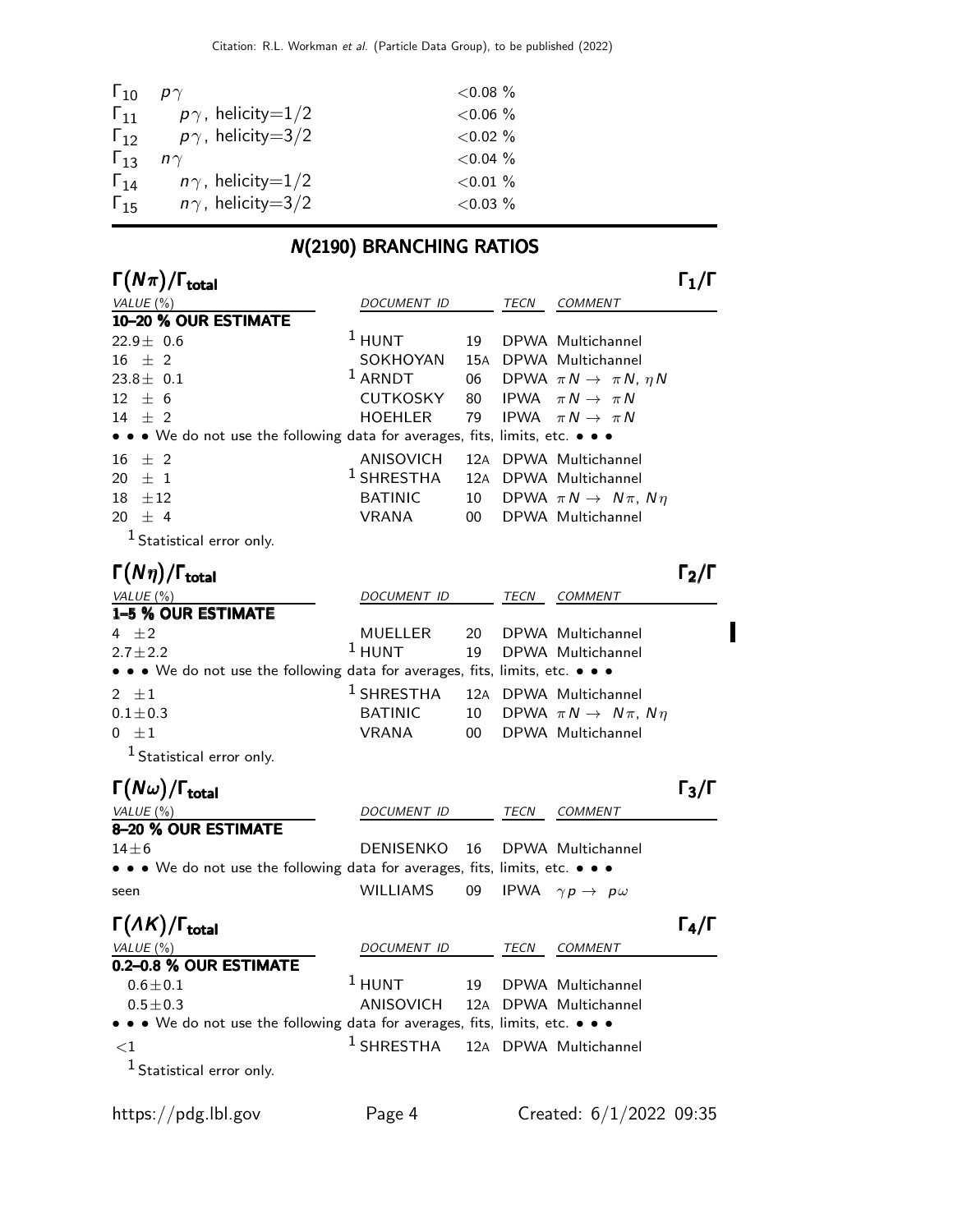| $\Gamma(\Delta(1232)\pi, D$ -wave)/ $\Gamma_{\text{total}}$                                                                   |                    |                 |      |                       | $\Gamma_6/\Gamma$                   |
|-------------------------------------------------------------------------------------------------------------------------------|--------------------|-----------------|------|-----------------------|-------------------------------------|
| VALUE $(\%)$                                                                                                                  | DOCUMENT ID        |                 | TECN | <b>COMMENT</b>        |                                     |
| 19-31 % OUR ESTIMATE                                                                                                          |                    |                 |      |                       |                                     |
| $25 \pm 6$                                                                                                                    | SOKHOYAN           |                 |      | 15A DPWA Multichannel |                                     |
| $\Gamma(N\rho, S=3/2, D$ -wave)/ $\Gamma_{\text{total}}$                                                                      |                    |                 |      |                       | $\Gamma_7/\Gamma$                   |
| VALUE $(\%)$                                                                                                                  | DOCUMENT ID        |                 | TECN | <b>COMMENT</b>        |                                     |
| <11 % OUR ESTIMATE                                                                                                            |                    |                 |      |                       |                                     |
| $<$ 11                                                                                                                        | $1$ HUNT           | 19              |      | DPWA Multichannel     |                                     |
| $\bullet$ $\bullet$ $\bullet$ We do not use the following data for averages, fits, limits, etc. $\bullet$ $\bullet$ $\bullet$ |                    |                 |      |                       |                                     |
| $29 + 28$                                                                                                                     | <b>VRANA</b>       | $00 \,$         |      | DPWA Multichannel     |                                     |
| <sup>1</sup> Statistical error only.                                                                                          |                    |                 |      |                       |                                     |
| $\Gamma(N\sigma)/\Gamma_{\rm total}$                                                                                          |                    |                 |      |                       | $\mathsf{\Gamma}_8/\mathsf{\Gamma}$ |
| VALUE (%)                                                                                                                     | <b>DOCUMENT ID</b> |                 | TECN | <b>COMMENT</b>        |                                     |
| 3-9 % OUR ESTIMATE                                                                                                            |                    |                 |      |                       |                                     |
| $6 \pm 3$                                                                                                                     | SOKHOYAN           |                 |      | 15A DPWA Multichannel |                                     |
| $\Gamma(\Lambda K^*(892))/\Gamma_{\text{total}}$                                                                              |                    |                 |      |                       | Го/Г                                |
| VALUE (%)                                                                                                                     | <b>DOCUMENT ID</b> |                 | TECN | COMMENT               |                                     |
| 0.2-0.8 % OUR ESTIMATE                                                                                                        |                    |                 |      |                       |                                     |
| $0.5 \pm 0.3$                                                                                                                 | ANISOVICH          | 17 <sub>B</sub> |      | DPWA Multichannel     |                                     |

## N(2190) PHOTON DECAY AMPLITUDES AT THE POLE

# $N(2190) \rightarrow p\gamma$ , helicity-1/2 amplitude A<sub>1/2</sub>

| MODULUS (GeV $^{-1/2}$ )                                                      | PHASE $(^\circ)$                                                        | DOCUMENT ID                    |    | TECN        | <b>COMMENT</b> |  |  |
|-------------------------------------------------------------------------------|-------------------------------------------------------------------------|--------------------------------|----|-------------|----------------|--|--|
| $0.068\pm0.005$                                                               | $-170 \pm 12$                                                           | SOKHOYAN 15A DPWA Multichannel |    |             |                |  |  |
| $-0.083^{+0.007}_{-0.003}$ $-11^{+6}_{-2}$                                    |                                                                         | <b>ROENCHEN</b>                | 14 | <b>DPWA</b> |                |  |  |
| • • • We do not use the following data for averages, fits, limits, etc. • • • |                                                                         |                                |    |             |                |  |  |
| $-0.041$                                                                      | $-21$                                                                   | ROENCHEN 15A DPWA Multichannel |    |             |                |  |  |
|                                                                               | $N(2190) \rightarrow p\gamma$ , helicity-3/2 amplitude A <sub>3/2</sub> |                                |    |             |                |  |  |
| MODULUS (GeV $^{-1/2}$ ) PHASE (° )                                           |                                                                         |                                |    |             |                |  |  |
|                                                                               |                                                                         | DOCUMENT ID                    |    | TECN        | <b>COMMENT</b> |  |  |
| $0.025 \pm 0.010$ 22 $\pm$ 10                                                 |                                                                         | SOKHOYAN 15A DPWA Multichannel |    |             |                |  |  |
| $0.095 + 0.013 -3 +3 -6$                                                      |                                                                         | ROENCHEN 14                    |    | <b>DPWA</b> |                |  |  |
| • • • We do not use the following data for averages, fits, limits, etc. • • • |                                                                         |                                |    |             |                |  |  |

### N(2190) BREIT-WIGNER PHOTON DECAY AMPLITUDES

# $N(2190) \rightarrow p\gamma$ , helicity-1/2 amplitude A<sub>1/2</sub>

| VALUE (GeV $^{-1/2}$ )                                                        | DOCUMENT ID                     | TECN | COMMENT                   |  |
|-------------------------------------------------------------------------------|---------------------------------|------|---------------------------|--|
| $0.001 \pm 0.002$                                                             | $1$ HUNT                        |      | 19 DPWA Multichannel      |  |
| $-0.071 \pm 0.006$                                                            | SOKHOYAN 15A DPWA Multichannel  |      |                           |  |
| • • • We do not use the following data for averages, fits, limits, etc. • • • |                                 |      |                           |  |
| $-0.065 \pm 0.008$                                                            | ANISOVICH 12A DPWA Multichannel |      |                           |  |
| $1$ Statistical error only.                                                   |                                 |      |                           |  |
| https://pdg.lbl.gov                                                           | Page 5                          |      | Created: $6/1/2022$ 09:35 |  |